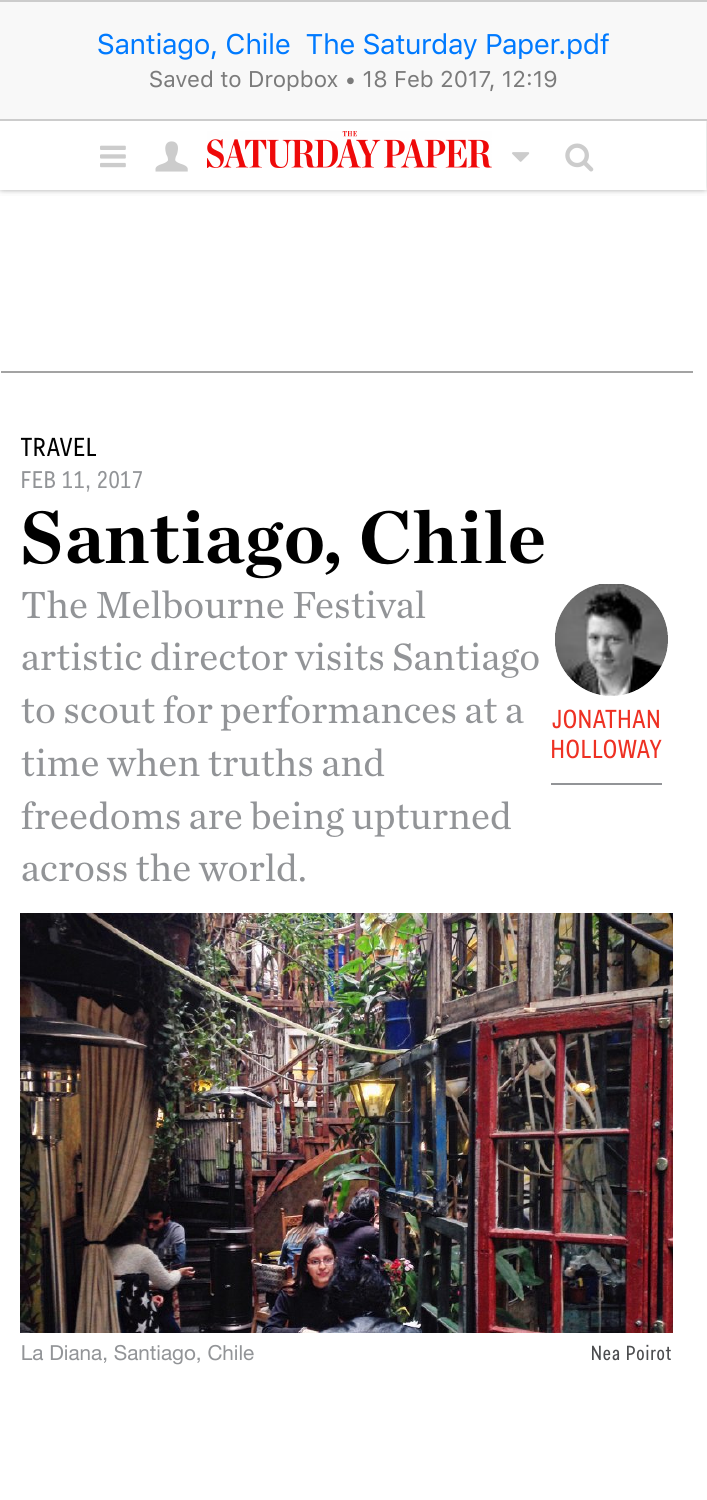am sat in 40-degree sunshine in the cafe of the main cultural centre of Santiago, Chile. Just 20 hours ago I was in pre-inauguration New York – snowbound, woe-drowned New York.

I'm here looking for acts for the Melbourne Festival: theatre, circus, dance, music.

I'm also in the middle of the longest birthday of my life. "It's the time differences," I say to my glass of carménère.

This is my first time in Chile, and sitting in the courtyard of GAM – Centro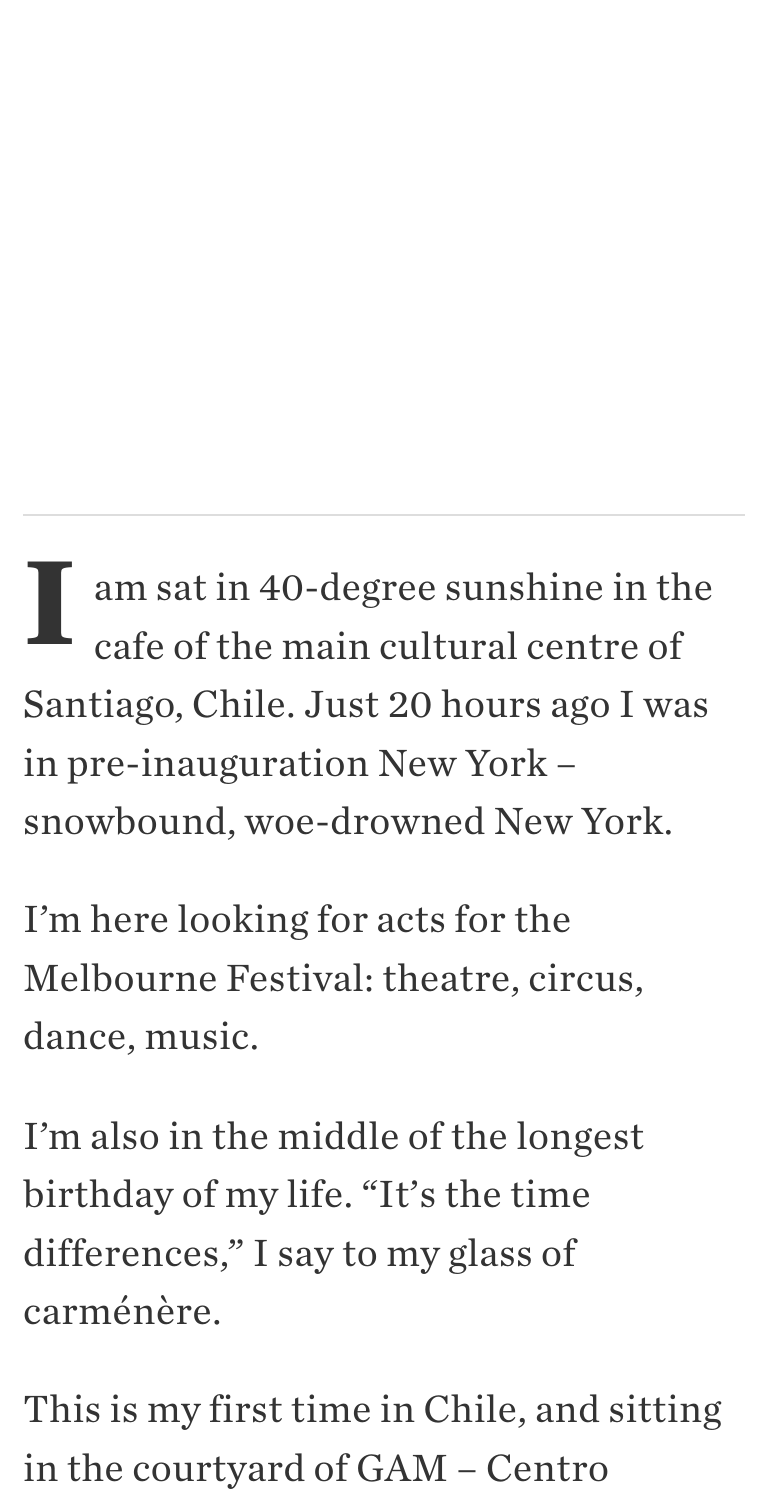Cultural Gabriela Mistral – watching groups of young people doing selforganised dance classes to all types of music, I am genuinely excited.

Heading across town to see a showcase performance, I notice a "*pare*" sign for the first time.

I am told Chile is one of a handful of places in the world that doesn't use the international "stop" sign, favouring the Spanish and Portuguese word instead. I later learn that the "handful of places" includes all Arabic-speaking countries, almost all of South and Central America, China, Japan, Malaysia, Thailand and North and South Korea.

The performance piece was by a company from Argentina and started beautifully.

A slow series of still photographic images were projected, into which performers moved "found surfaces": a box, a piece of polystyrene, a white-clad body, smoke.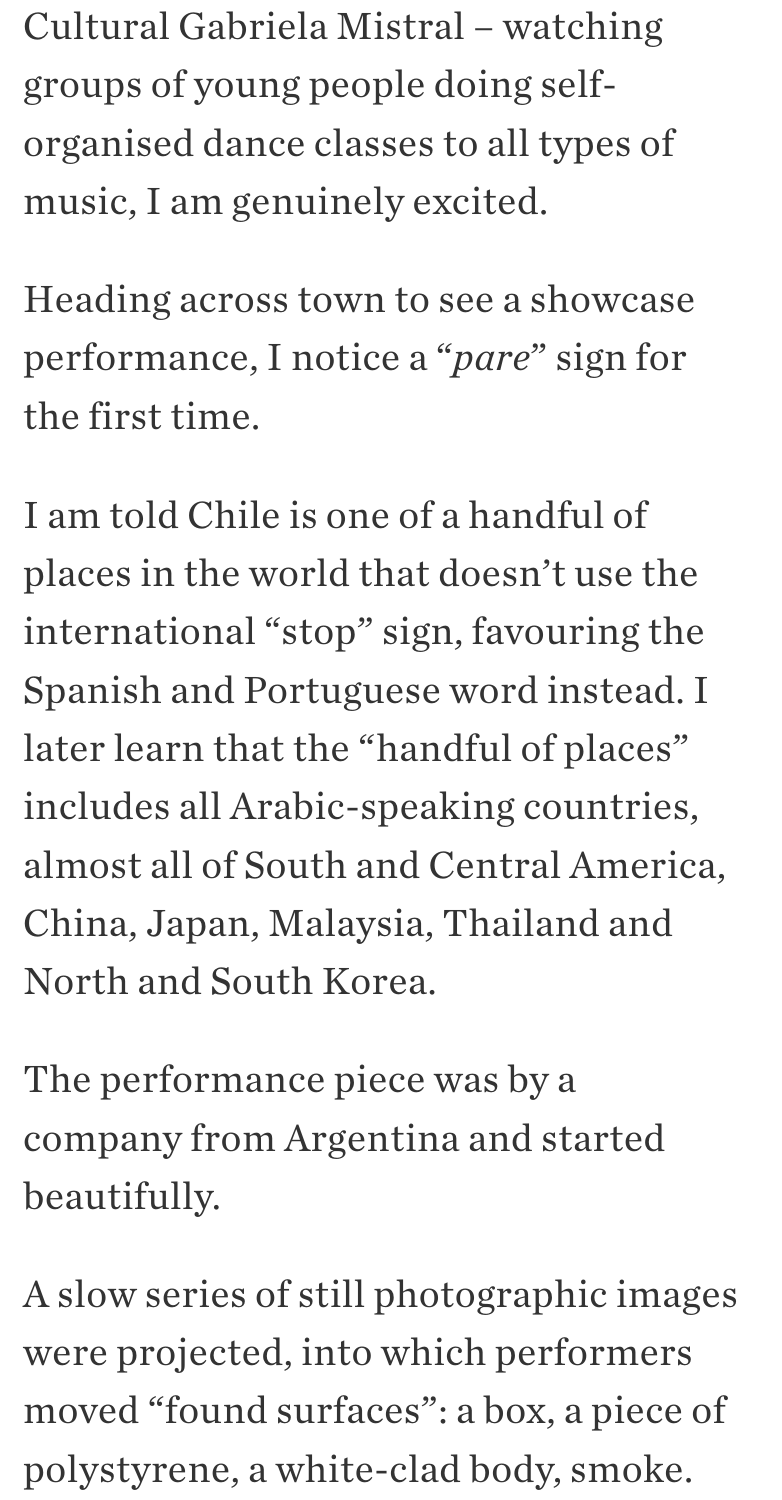The result was that the whole images were revealed like a contemporary dance jigsaw puzzle, or the tunnel at the beginning of a Bond film. This gave incredible movement, perspective, and the ability to pull out one detail in front of the others, until the whole image was united on the screen at the back of the stage.

Through these static images a hand-held projector showed film of people, moving through the spaces, and small scenes created by the first projector.

Above all this, a third projector carried surtitles for the Spanish dialogue.

It was the surtitle projector that failed first. The performers continued, but many of the professionals didn't really comprehend anymore. We did, though, understand the intent of the technician in the black T-shirt walking around the edges of the stage with a remote above his head.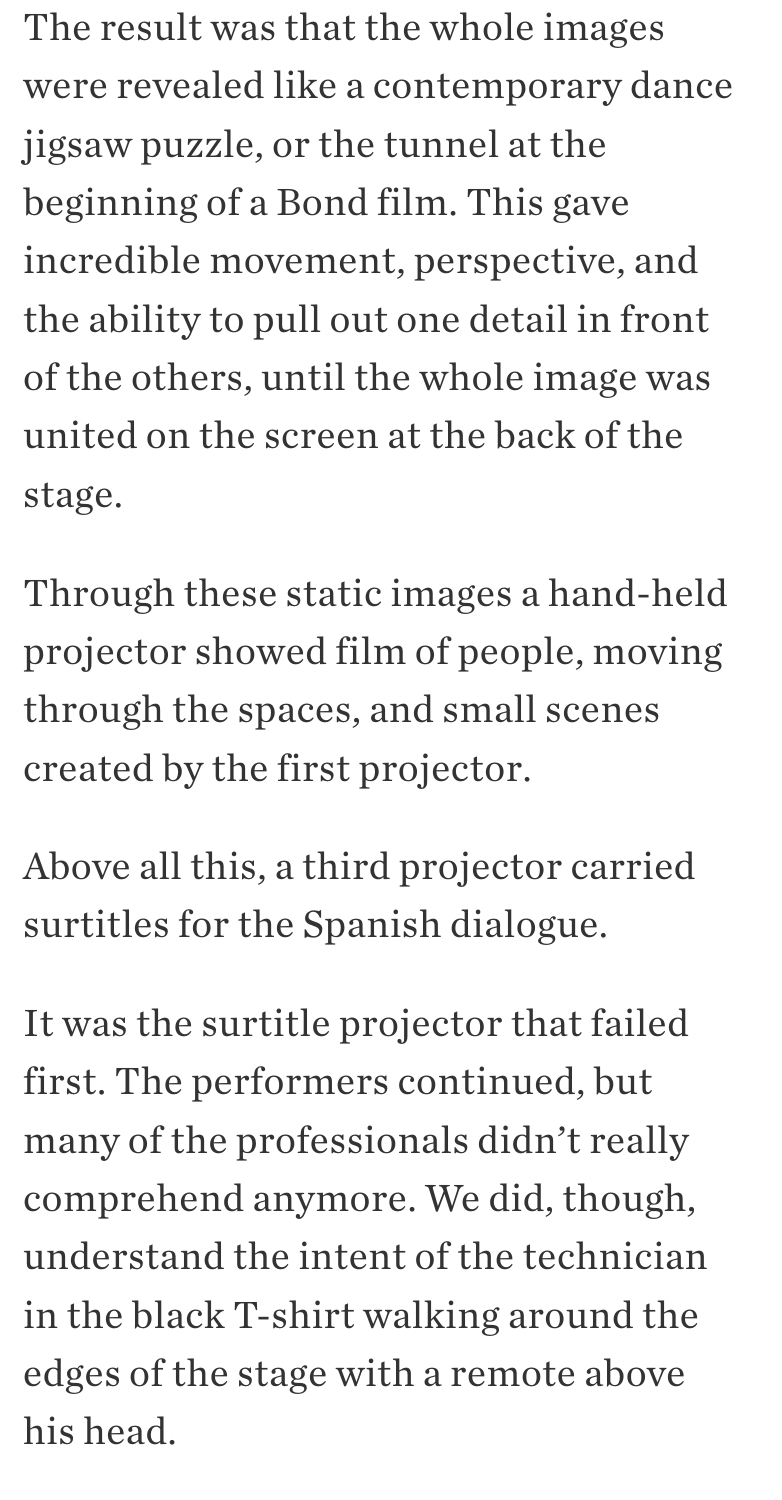When the second projector failed, we all became more aware of the heat in the room, and it confirmed something I've often suspected: projectors that have a "no signal" screen displaying the make of the projector are 10 minutes more reliable than those with a picture of Australian finches.

The third projector stopped working quietly, without fanfare or logo.

As the company finished and we applauded, I wondered why they hadn't just paused partway through, acknowledged the issues, fixed them and then continued.

Was it denial? Was it a belief that if they stopped they would have failed? Was there no single person with the authority to say "*pare*"? Also, when all the technical elements have failed and the audience is politely clapping, should the performers still raise their arms and point to share the applause with the deeply depressed technicians?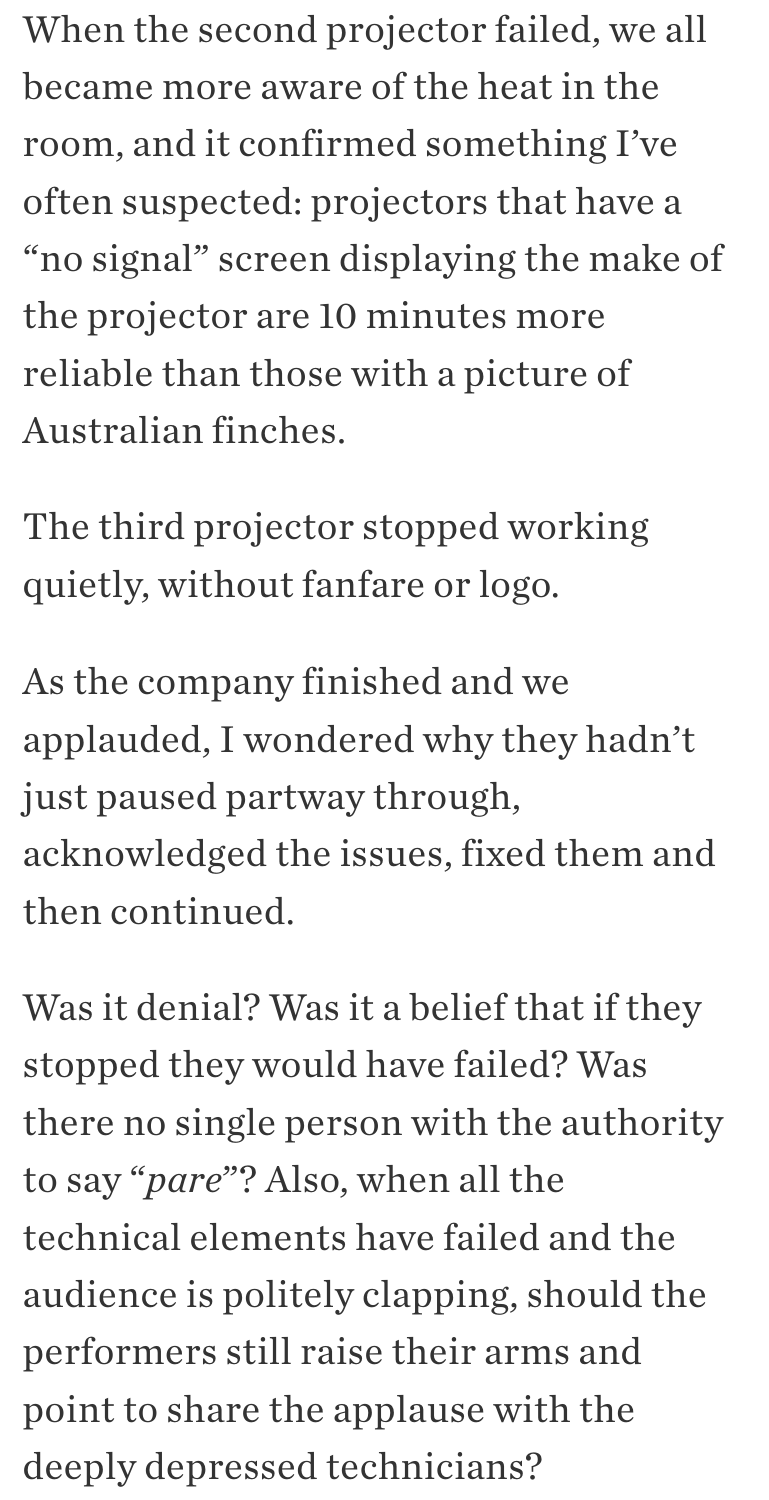The next day, the people and streets of Santiago are bathed in sunshine and optimism, but there is always the shadow of Pinochet in the corners. The Pinochet regime between 1973 and 1988 was responsible for the murder of thousands of dissenting Chileans, with another 80,000 interned and tens of thousands tortured. The far-right politics and neoliberal economics were the testing ground for the Chicago School's economic theories that have been implemented by right-leaning governments around the world in the past two decades, and have changed global politics and wealth distribution beyond recognition.

I travelled to Teatro UC for another projector-dependent theatre piece, this time about Chilean guerillas trained under Pinochet and now still working underground to change society with violence. Halfway through, a performer stepped forward and said they had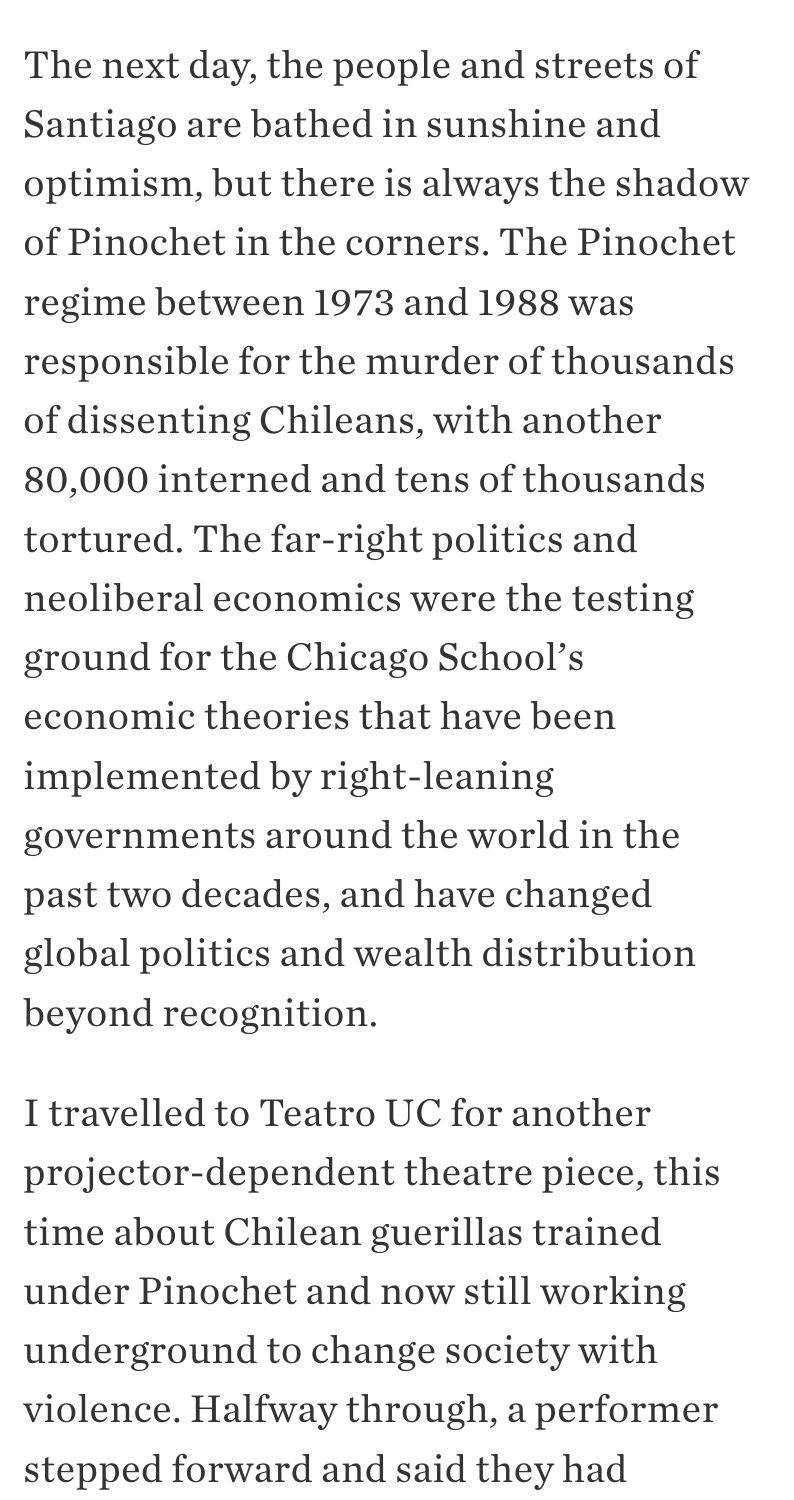technology issues so they would pause and fix them. After a couple of minutes, the company started quietly singing the most beautiful Chilean revolutionary songs.

I was reminded of Brecht's comment, "In the dark times, will there also be singing? Yes, there will also be singing. About the dark times." Thankfully, they fixed the equipment before someone started juggling.

The confidence to say "stop", to fix the issue – which took just a bit longer than is comfortable, as always – made me full of admiration for the company and their honesty.

The following night I am sitting with artists and presenters in La Diana, possibly the most fabulous bar I've ever seen, built a year ago by a local artist out of window frames and plants, with rope bridges and metal spiral staircase, held together by twine, cable ties and the hopes and dreams of risk assessors.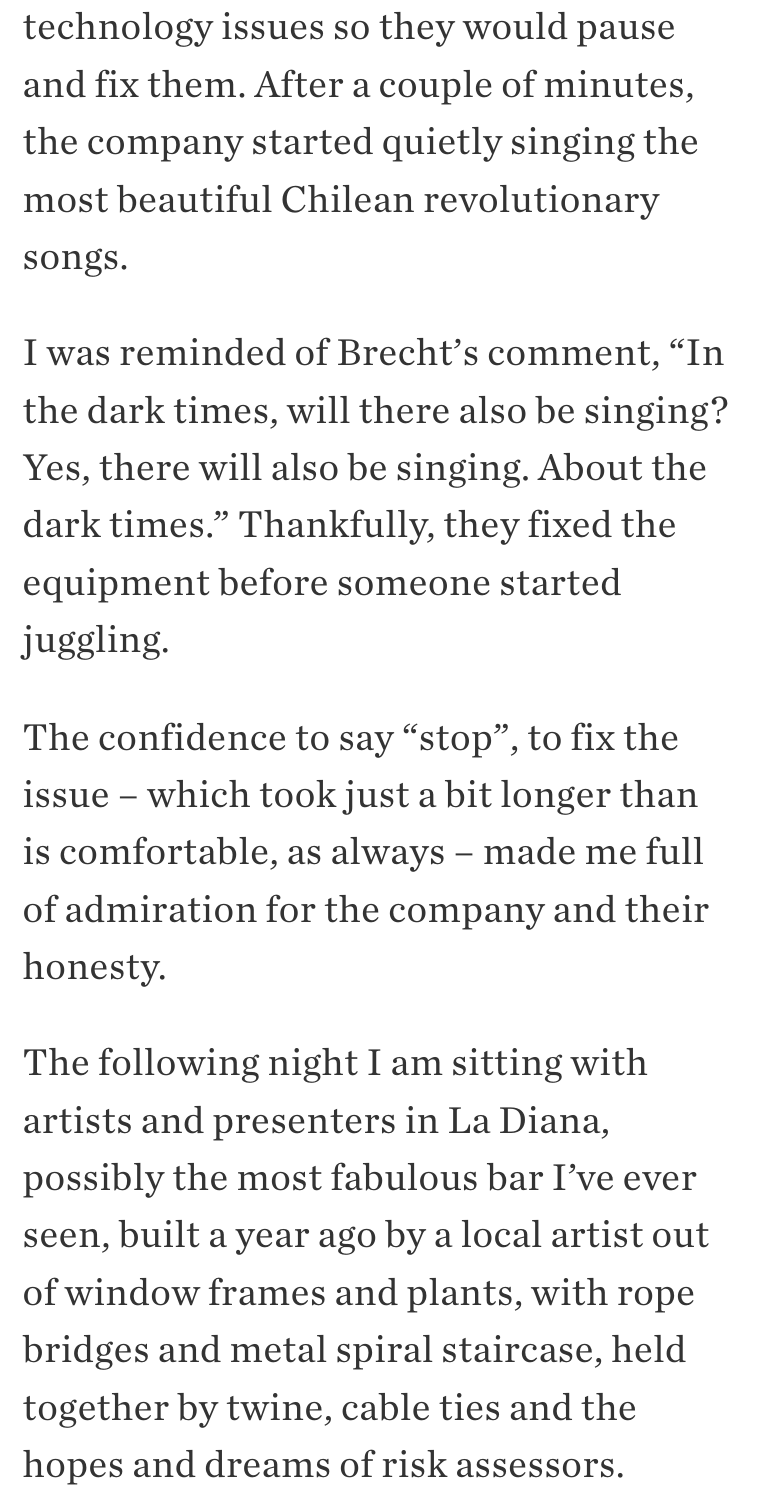The conversation again turns to the United States presidential inauguration in Washington. At last, a subject that unites us all, a table full of the world's most optimistic and well-travelled bleeding-heart liberals. People from five continents, all of whom have read the same five news and opinion sources, all of whom are daunted by the genuine complexity and potential global and social horrors ahead.

The conversation ends quietly when a septuagenarian Chilean artist, who repeatedly risked his life secretly making political work under the Pinochet regime, shakes his head, and tells the Americans that he just can't imagine what it will be like for them to live under a man as terrible and vengeful as Donald Trump.

The following day, a Friday, I read the world news under a cloudless South American sky. The inauguration in Washington shares top headline with the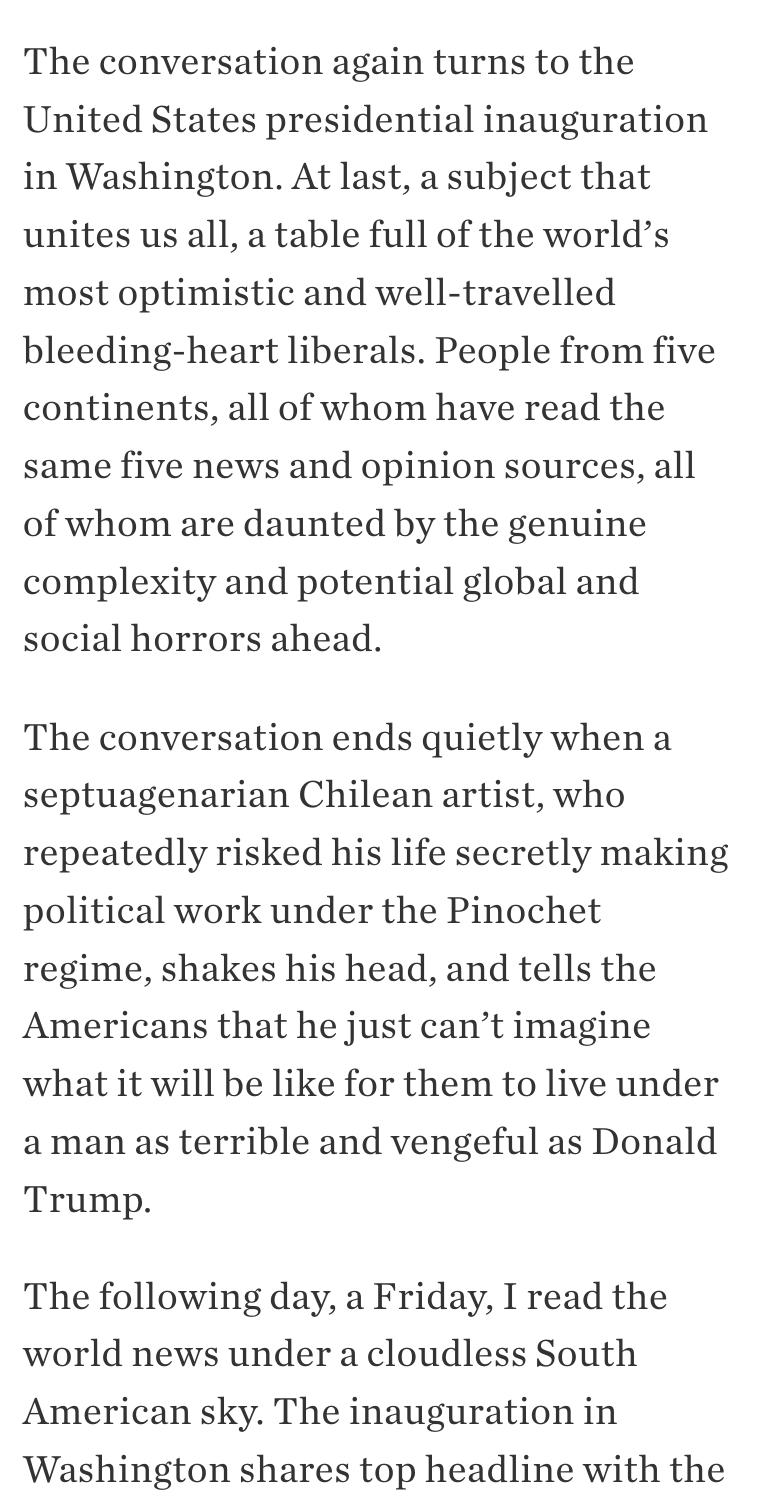horror on Bourke Street in Melbourne. Throughout the morning friends and colleagues search me out to say how sorry they are, how much they love Melbourne. I call my daughters, who are staying with their grandparents in Europe, to tell them what happened and how much I love them.

Today I feel deeply impotent in the face of both the random violence in Melbourne and the entirely planned desecration, in the US, of the truth and freedoms in which I believe.

I have two jobs: to raise my children with an understanding of the importance of honesty, respect, inclusion and hard work, and to devise festivals that make the world more understanding, stronger, smarter, happier. Today both of those things feel as if they have become significantly more difficult.

On Saturday I sit in Bar Radicales with festival directors from South America, the US and Korea. We talk about their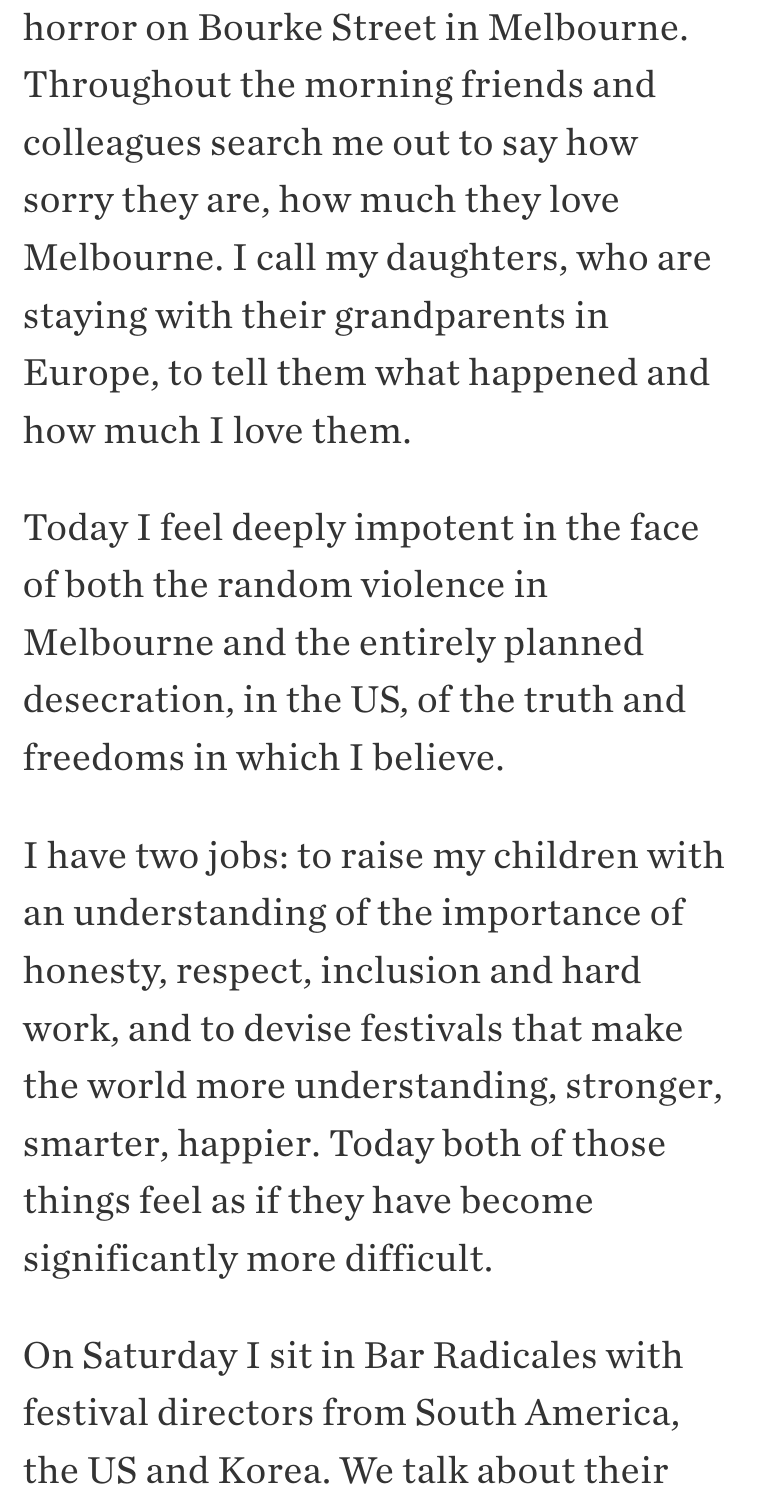experiences of the differences between the three or four big Australian festival cities, and my observations about moving from Britain to Perth six years ago, and then to Melbourne two years ago.

As always, some topics recur. The weather. The night-time economy. The ability to get around without a car. Sport, culture and food. Coffee. Always coffee.

Other differences are more subtle. The approach to community and inclusion. The appetite for disagreement and tribeforming. The experience and place of Indigenous people. The tension and proximity between where we work, rest and play, and the manner in which that influences the architecture and city planning.

Interestingly, I found the differences between one Australian coast and the other greater than the differences between England and Western Australia.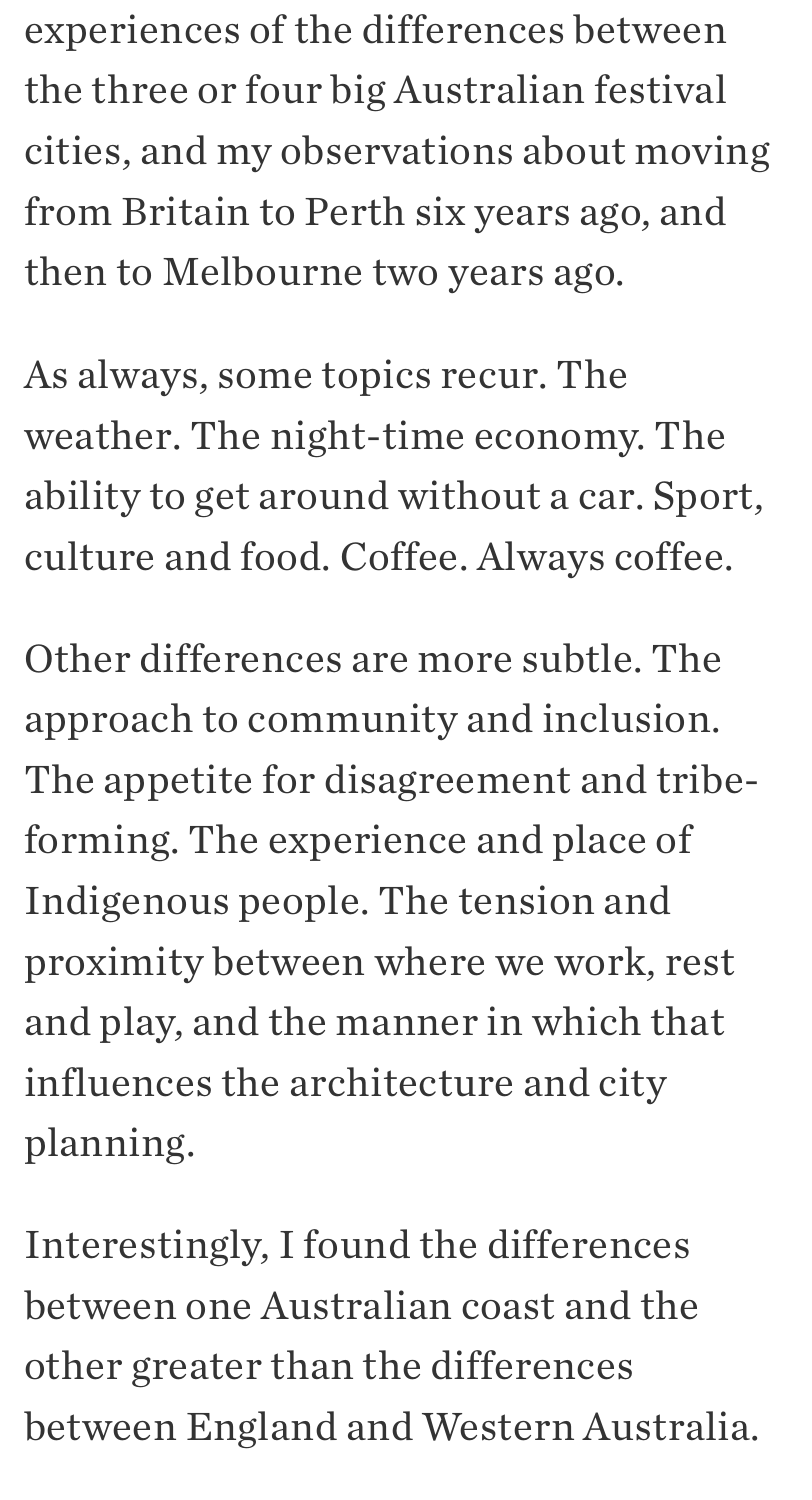On my last evening in South America I see the work that I will bring to Melbourne next year, a performance about the experience of the Mapuche, with an indigenous cast and creative team. It is the thing I was hoping for, the show that will help define my 2018 festival, the one that makes this whole trip worthwhile. Sometimes the world cuts these things very fine. Other times, datelines being what they are, you spend 46 hours getting a year older.

On the way to the airport we pass the cultural centre again, and there are the groups of young people learning their dances, lost in their reflections in the glass of the cafe, seemingly oblivious of the horrors of the past or the realities of the present.

My friend tells me that the cultural centre and the courtyard are built on the exact spot where Pinochet's headquarters were, where terrible atrocities were commanded less than 20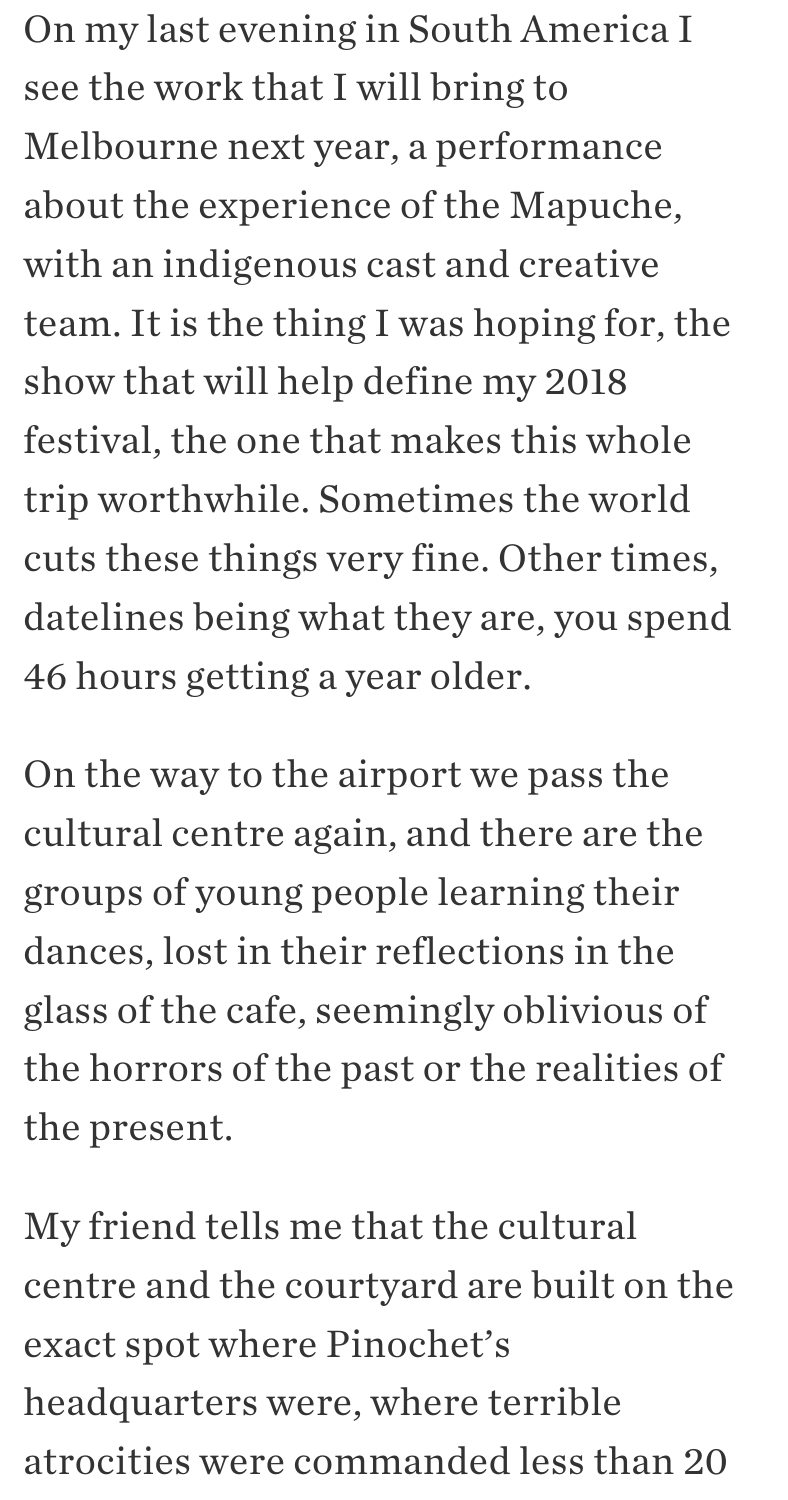## TAGS:

[Santiago](https://www.thesaturdaypaper.com.au/tag/santiago) [Chile](https://www.thesaturdaypaper.com.au/tag/chile) [Mapuche](https://www.thesaturdaypaper.com.au/tag/mapuche) [La Diana](https://www.thesaturdaypaper.com.au/tag/la-diana) [Bar Radicales](https://www.thesaturdaypaper.com.au/tag/bar-radicales) [Teatro UC](https://www.thesaturdaypaper.com.au/tag/teatro-uc) [Centro Cultural Gabriela Mistral](https://www.thesaturdaypaper.com.au/tag/centro-cultural-gabriela-mistral)

*This article was first published in the print edition of The [Saturday Paper on Feb 11, 2017 as "Artful pause". Subscribe](https://www.thesaturdaypaper.com.au/subscribe) here.*



**[JONATHAN HOLLOWAY](https://www.thesaturdaypaper.com.au/contributor/jonathan-holloway)**

[is the artistic director of the Melbourne](https://www.thesaturdaypaper.com.au/contributor/jonathan-holloway) Festival.

## MORE LIKE THIS

## [Kimberley's underground history](https://www.thesaturdaypaper.com.au/2015/06/13/kimberleys-underground-history/14341176001982)

## [Nutmeg custard tart brings back milk bar](https://www.thesaturdaypaper.com.au/2015/04/30/nutmeg-custard-tart-brings-back-milk-bar-memories/14280660001698) memories

## [Positano, on Italy's Almalfi Coast](https://www.thesaturdaypaper.com.au/2015/06/20/positano-italys-almalfi-coast/14347224002021)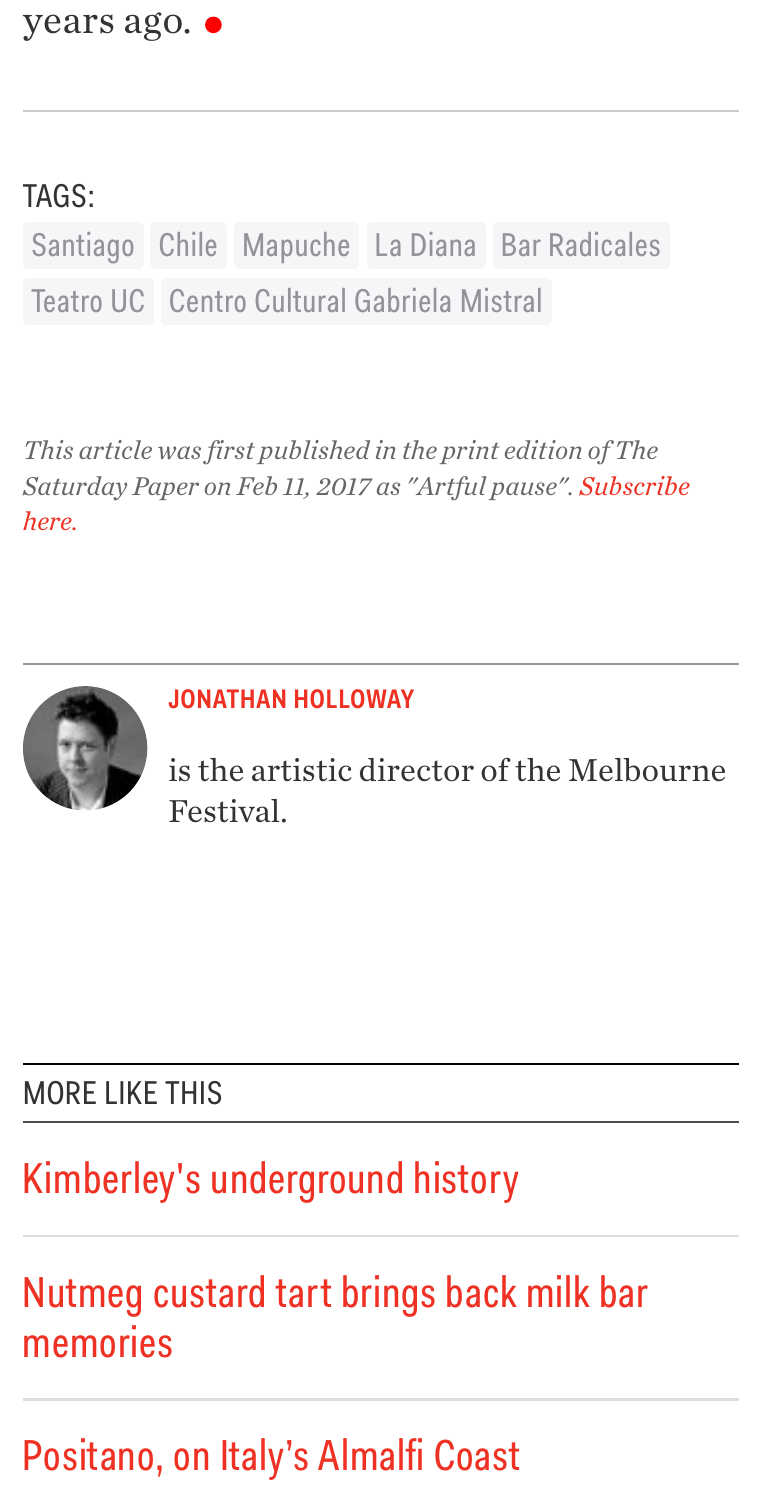## [Fine dining in England's north](https://www.thesaturdaypaper.com.au/life/food/2016/08/20/fine-dining-englands-north/14716152003615)

## [Turnbull's new team changes foreign tack](https://www.thesaturdaypaper.com.au/world/asia-pacific/2015/12/05/turnbulls-new-team-changes-foreign-tack/14492340002711)

ADVERTISEMENT

The Saturday Paper

- [About](https://www.thesaturdaypaper.com.au/about)
- [Contact](https://www.thesaturdaypaper.com.au/contact)
- [FAQ](https://help.schwartzmedia.com.au/)
- [Find a newsagency](https://www.thesaturdaypaper.com.au/find)
- **[Tips](https://www.thesaturdaypaper.com.au/tips)**

#### Account

- [Forgot Password](https://account.schwartzmedia.com.au/user/password)
- [Terms & Conditions](http://www.thesaturdaypaper.com.au/terms-conditions)
- [Privacy Policy](http://www.schwartzmedia.com.au/privacy-policy)

#### Advertise

[Advertise](http://www.schwartzmedia.com.au/advertise/)

#### Connect

- [Twitter](http://www.twitter.com/SatPaper)
- [Facebook](http://www.facebook.com/TheSaturdayPaper)
- [Google+](https://plus.google.com/102197287350911038080)
- [Linkedin](http://www.linkedin.com/company/the-saturday-paper/)
- [Instagram](http://instagram.com/satpaper)
- [The Saturday Briefing](http://thesaturdaypaper.com.au/thesaturdaybriefing/)